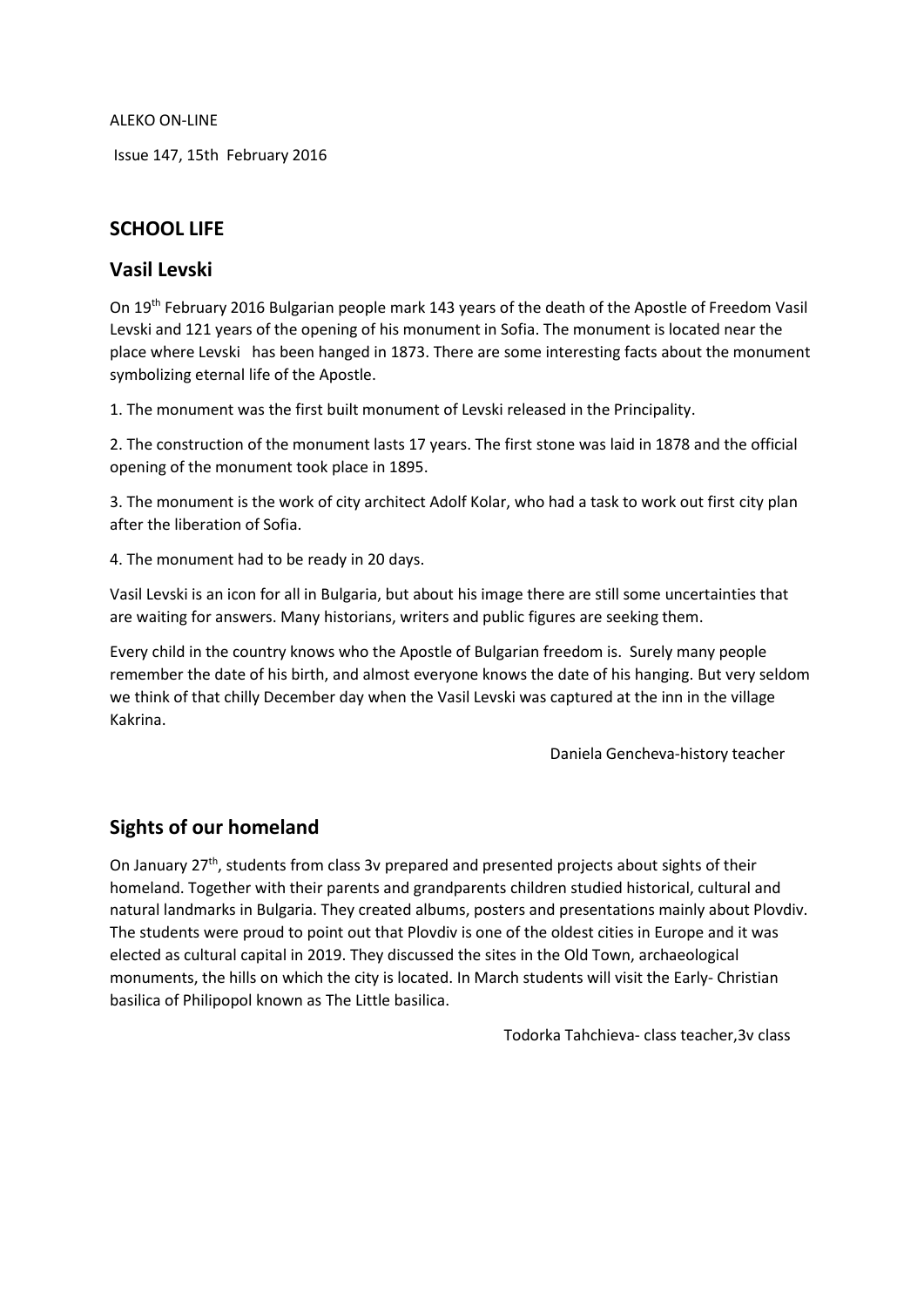# **International Day of Safe Internet - February 9th, 2016**

On February 9th, 2016 for the 13th consecutive year the world celebrated the International Day of safe Internet. We prepared this message, which contains advice to children and their parents about how to use the network safely.

#### Children, remember!

1. Never give out personal information to a person you have met on the Internet, including chat, because you can not be sure what it will be used for by the person to whom you provide it!

2. Never accept an appointment through the Internet, if it necessary -you must notify parents! Do not go to the date alone, it is best to be accompanied by your parents!

3. Always tell your parents what sites you use, whom you write or chat, what files and materials you intend to download from the Internet.

4. Do not do something that can harm you, other people, your computer or other people's computers.

5. Know that dating sites are extremely dangerous! They are among the most visited by pedophiles searching victims. Do not attend! Social networks ( facebook and myspace) offer similar opportunities for people with bad intentions because they offer opportunities for contact, personal information and photos.

6. When you create a password, try to find the one which is difficult to be recognized by another person. Never use your own name or other people's names, phone numbers, nicknames, date of birth, PIN, etc.

Dear Parents,

1. Explain to your child / children what risks are hidden in Internet for them; they should not be trusted anyone they have met in a chat or on the Internet!

2. Use the Internet together- the whole family, be interested in what your child is doing while he/she is on the Internet and what kind of people does he/she contact with.

3. Do not let your child go to meetings with the person or people he/she has met on the Internet. If such a meeting is necessary, accompany him/her !

4. It's a good idea is to use programs that filter the information so that it can be suitable for children. An example of such a program is free Child Defender- free program for parental control and child protection on the Internet.

Students of School Parliament